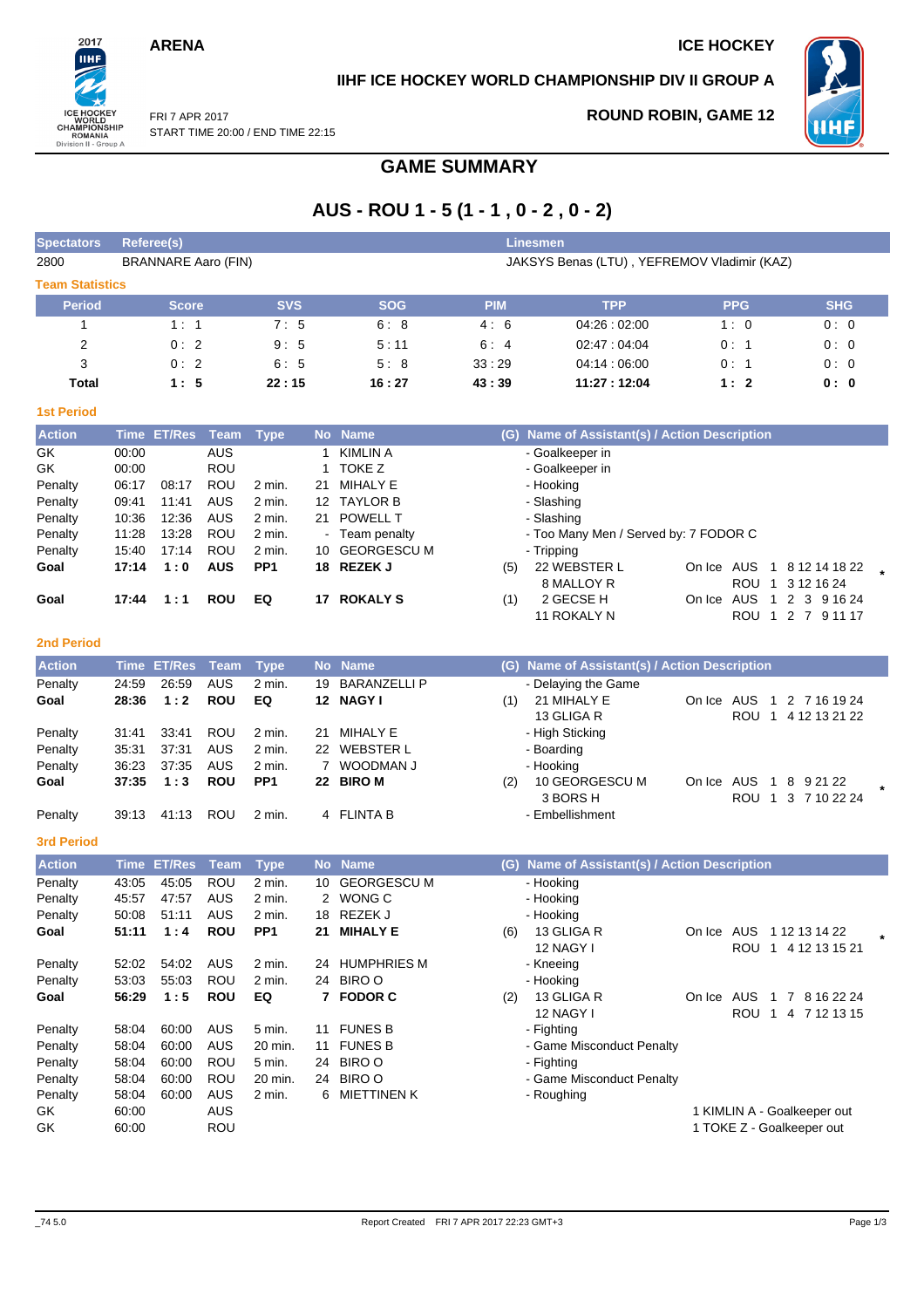FRI 7 APR 2017

START TIME 20:00 / END TIME 22:15



# **IIHF ICE HOCKEY WORLD CHAMPIONSHIP DIV II GROUP A**



**ROUND ROBIN, GAME 12**

#### **Goalkeeper Records**

#### **Team : AUS - Australia Team : ROU - Romania**

| No Name          | SOG I | SVS. | <b>MIP</b> | No Name       | <b>SOG</b> | SVS | <b>MIP</b> |
|------------------|-------|------|------------|---------------|------------|-----|------------|
| KIMLIN Anthony   | ົ     | つつ   | 60:00      | TOKE Zoltan   | 1 หิ       | 15  | 60:00      |
| 20 SMART Charlie |       |      |            | 20 ONODI Otto |            |     |            |

#### **Game Statistics**

| Team: AUS (white) |                        |    |          |             |                |                |          |                |        |          |                |                      |                        |             |
|-------------------|------------------------|----|----------|-------------|----------------|----------------|----------|----------------|--------|----------|----------------|----------------------|------------------------|-------------|
|                   | Head Coach: VIGON Brad |    |          |             |                |                |          |                |        |          |                | <b>Shots on Goal</b> |                        |             |
| <b>No Pos</b>     | <b>Name</b>            | G. | A        | P           | <b>PIM</b>     | $FO+$          | FO-      | $FO+/-$        | FO%    |          | $\overline{2}$ | 3 <sup>1</sup>       | <b>OT</b><br><b>TS</b> | $+/-$       |
| 8 D               | MALLOY Robert +A       | 0  | 1        | 1           | $\Omega$       | 0              | $\Omega$ | 0              | 0.00   | 0        | $\Omega$       | $\Omega$             | 0                      | $-1$        |
| 12 F              | <b>TAYLOR Beau</b>     | 0  | 0        | $\Omega$    | $\overline{2}$ | $\overline{2}$ | $\Omega$ | $\overline{2}$ | 100.00 |          | $\overline{2}$ |                      | 4                      | $\mathbf 0$ |
| 13 F              | <b>DARGE Wehebe</b>    | 0  | 0        | $\Omega$    | $\Omega$       | 14             | 10       | 4              | 58.33  |          |                | $\Omega$             | 2                      | $\mathbf 0$ |
| 18 F              | <b>REZEK Josef</b>     |    | 0        |             | 2              | 0              |          | -1             | 0.00   | 1        | $\Omega$       | 0                    |                        | $\mathbf 0$ |
| 22 D              | WEBSTER Lliam +C       | 0  | 1        |             | $\overline{2}$ | $\mathbf 0$    | $\Omega$ | $\Omega$       | 0.00   | 1        | 1              |                      | 3                      | $-1$        |
| 7 D               | <b>WOODMAN Jamie</b>   | 0  | 0        | 0           | $\overline{2}$ | 0              | 0        | 0              | 0.00   | 0        | 0              | 0                    | 0                      | $-2$        |
| 10 F              | <b>CLIFF William</b>   | 0  | 0        | 0           | 0              | 1              | 0        | $\mathbf 1$    | 100.00 | 0        | 0              | $\Omega$             | 0                      | $\mathbf 0$ |
| 14 F              | <b>TODD Cameron</b>    | 0  | 0        | $\Omega$    | $\Omega$       | 10             | 11       | -1             | 47.62  | 0        | $\Omega$       | $\Omega$             | 0                      | $\mathbf 0$ |
| 19 D              | <b>BARANZELLI Paul</b> | 0  | 0        | $\Omega$    | 2              | 0              | 0        | 0              | 0.00   | 0        | 0              |                      |                        | $-1$        |
| 21 F              | POWELL Thomas +A       | 0  | $\Omega$ | $\Omega$    | $\overline{2}$ | $\mathbf 0$    | 4        | $-4$           | 0.00   | 1        | $\Omega$       | $\Omega$             |                        | 0           |
| 2 F               | <b>WONG Chris</b>      | 0  | $\Omega$ | 0           | $\overline{2}$ | 0              | 0        | 0              | 0.00   | 0        | 0              | 0                    | 0                      | $-2$        |
| 3 D               | <b>LINDSAY Mathew</b>  | 0  | 0        | $\Omega$    | 0              | 0              | 0        | 0              | 0.00   | 0        | 0              | 0                    | 0                      | $-1$        |
| D<br>9            | <b>CARPENTER Jack</b>  | 0  | 0        | $\Omega$    | $\Omega$       | 0              | $\Omega$ | 0              | 0.00   |          | $\Omega$       |                      | 2                      | $-1$        |
| F<br>16           | <b>TESARIK Richard</b> | 0  | 0        | $\Omega$    | 0              | 0              | 0        | 0              | 0.00   | 0        | $\Omega$       |                      |                        | $-3$        |
| 24 F              | <b>HUMPHRIES Mitch</b> | 0  | $\Omega$ | $\Omega$    | $\overline{2}$ | $\overline{2}$ | 7        | $-5$           | 22.22  | $\Omega$ |                | $\Omega$             |                        | $-3$        |
| F<br>6            | <b>MIETTINEN Kai</b>   | 0  | 0        | $\mathbf 0$ | 2              | 0              | $\Omega$ | 0              | 0.00   | 0        | 0              | 0                    | 0                      | $\mathbf 0$ |
| 11 F              | <b>FUNES Brian</b>     | 0  | 0        | $\Omega$    | 25             | 0              | $\Omega$ | $\Omega$       | 0.00   | 0        | 0              | $\Omega$             | 0                      | 0           |
| 15 F              | <b>WEBSTER Kieren</b>  | 0  | $\Omega$ | $\Omega$    | $\Omega$       | 1              | 0        |                | 100.00 | $\Omega$ | $\Omega$       | $\Omega$             | 0                      | $\mathbf 0$ |
| 17 F              | <b>NADIN Patrick</b>   | 0  | 0        | 0           | 0              | $\Omega$       | 0        | $\Omega$       | 0.00   | 0        | 0              | 0                    | 0                      | $\mathbf 0$ |
| 1 GK              | KIMLIN Anthony (BP)    | 0  | 0        | $\mathbf 0$ | 0              |                |          |                |        | $\Omega$ | 0              | $\Omega$             | 0                      |             |
| 20 GK             | <b>SMART Charlie</b>   | 0  | 0        | 0           | 0              |                |          |                |        | 0        | 0              | 0                    | $\Omega$               |             |
| Total             |                        | 1  | 2        | 3           | 43             | 30             | 33       | $-3$           | 47.62  | 6        | 5              | 5                    | 16                     |             |

### **Team : ROU (red)**

|                    | Head Coach: LACROIX Martin |   |             |          |             |             |          |              |        |   |                | <b>Shots on Goal</b> |                |             |
|--------------------|----------------------------|---|-------------|----------|-------------|-------------|----------|--------------|--------|---|----------------|----------------------|----------------|-------------|
| <b>No Pos</b>      | <b>Name</b>                | G | A           | P        | <b>PIM</b>  | $FO+$       | FO-      | $FO+/-$      | FO%    |   | $\overline{2}$ | <b>OT</b><br>3       | <b>TS</b>      | $+/-$       |
| 4 D                | FLINTA Botond +A           | 0 | 0           | 0        | 2           | 0           | $\Omega$ | 0            | 0.00   | 1 | 0              | 0                    | 1              | $+2$        |
| D<br>12            | <b>NAGY Istvan</b>         |   | 2           | 3        | 0           | 0           | 0        | 0            | 0.00   | 0 | 2              | 0                    | 2              | $+2$        |
| 13 F               | GLIGA Roberto +C (BP)      | 0 | 3           | 3        | 0           | 14          | 9        | 5            | 60.87  | 1 | 0              |                      | 2              | $+2$        |
| $\mathsf{F}$<br>15 | <b>BIRO</b> Gergo          | 0 | 0           | 0        | 0           | 1           | 0        | $\mathbf{1}$ | 100.00 | 0 | $\overline{2}$ | 0                    | $\overline{2}$ | $+1$        |
| 21 F               | MIHALY Ede                 |   | 1           | 2        | 4           | 0           | $\Omega$ | 0            | 0.00   | 1 | $\mathbf 0$    | 3                    | 4              | $+1$        |
| 3 D                | <b>BORS Huba</b>           | 0 |             |          | 0           | 0           | $\Omega$ | 0            | 0.00   | 0 | 1              | 0                    |                | 0           |
| F<br>10            | GEORGESCU Mihail +A        | 0 |             |          | 4           | 7           |          | 0            | 50.00  | 0 | $\overline{2}$ | 0                    | $\overline{2}$ | 0           |
| F<br>16            | <b>IRIMIA Adrian</b>       | 0 | $\Omega$    | $\Omega$ | $\mathbf 0$ | 0           | $\Omega$ | 0            | 0.00   | 1 | $\mathbf 0$    | 0                    | 1              | $\mathbf 0$ |
| $\mathsf{F}$<br>22 | <b>BIRO Matyas</b>         |   | 0           |          | 0           | 0           | 0        | 0            | 0.00   | 0 | $\overline{2}$ |                      | 3              | $+1$        |
| 24 D               | <b>BIRO Otto</b>           | 0 | 0           | $\Omega$ | 27          | 0           | $\Omega$ | $\Omega$     | 0.00   | 0 | $\mathbf 0$    | 0                    | $\mathbf 0$    | $\mathbf 0$ |
| 2 D                | <b>GECSE Hugo</b>          | 0 |             |          | 0           | 0           | 0        | 0            | 0.00   | 2 | 0              | 0                    | 2              | $+1$        |
| 7 F                | FODOR Csanad               |   | 0           |          | 0           | 0           | $\Omega$ | 0            | 0.00   | 1 |                |                      | 3              | $+2$        |
| D<br>9             | <b>LUSNEAC Nicusor</b>     | 0 | 0           | $\Omega$ | $\mathbf 0$ | 0           | $\Omega$ | 0            | 0.00   | 0 | $\mathbf 0$    | 0                    | 0              | $+1$        |
| F<br>11            | <b>ROKALY Norbert</b>      | 0 |             |          | 0           | 10          | 14       | $-4$         | 41.67  | 0 | $\mathbf 0$    | 0                    | 0              | $+1$        |
| 17 F               | <b>ROKALY Szilard</b>      | 1 | $\mathbf 0$ |          | $\Omega$    | $\mathbf 0$ | $\Omega$ | $\Omega$     | 0.00   | 1 | 1              |                      | 3              | $+1$        |
| 5 D                | <b>SALLO Alpar</b>         | 0 | 0           | 0        | 0           | 0           | 0        | 0            | 0.00   | 0 | 0              | 0                    | 0              | 0           |
| D<br>6             | <b>BOCU Florian</b>        | 0 | $\Omega$    | $\Omega$ | 0           | $\mathbf 0$ | $\Omega$ | $\Omega$     | 0.00   | 0 | $\mathbf 0$    | $\Omega$             | $\mathbf 0$    | 0           |
| D<br>8             | <b>GYORFY Tihamer</b>      | 0 | 0           | 0        | 0           | 0           | 0        | 0            | 0.00   | 0 | $\mathbf 0$    | 0                    | 0              | 0           |
| F<br>14            | <b>BARABAS Sandor</b>      | 0 | 0           | $\Omega$ | 0           | 0           | $\Omega$ | $\Omega$     | 0.00   | 0 | 0              |                      | 1              | 0           |
| 19 F               | PETER Zsolt                | 0 | 0           | 0        | 0           | 1           | $\Omega$ | 1            | 100.00 | 0 | 0              | 0                    | 0              | 0           |
| GK<br>1            | <b>TOKE Zoltan</b>         | 0 | 0           | 0        | 0           |             |          |              |        | 0 | 0              | 0                    | 0              |             |
| GK<br>20           | <b>ONODI Otto</b>          | 0 | 0           | 0        | 0           |             |          |              |        | O | 0              | 0                    | 0              |             |
| Total              |                            | 5 | 10          | 15       | 37          | 33          | 30       | 3            | 52.38  | 8 | 11             | 8                    | 27             |             |